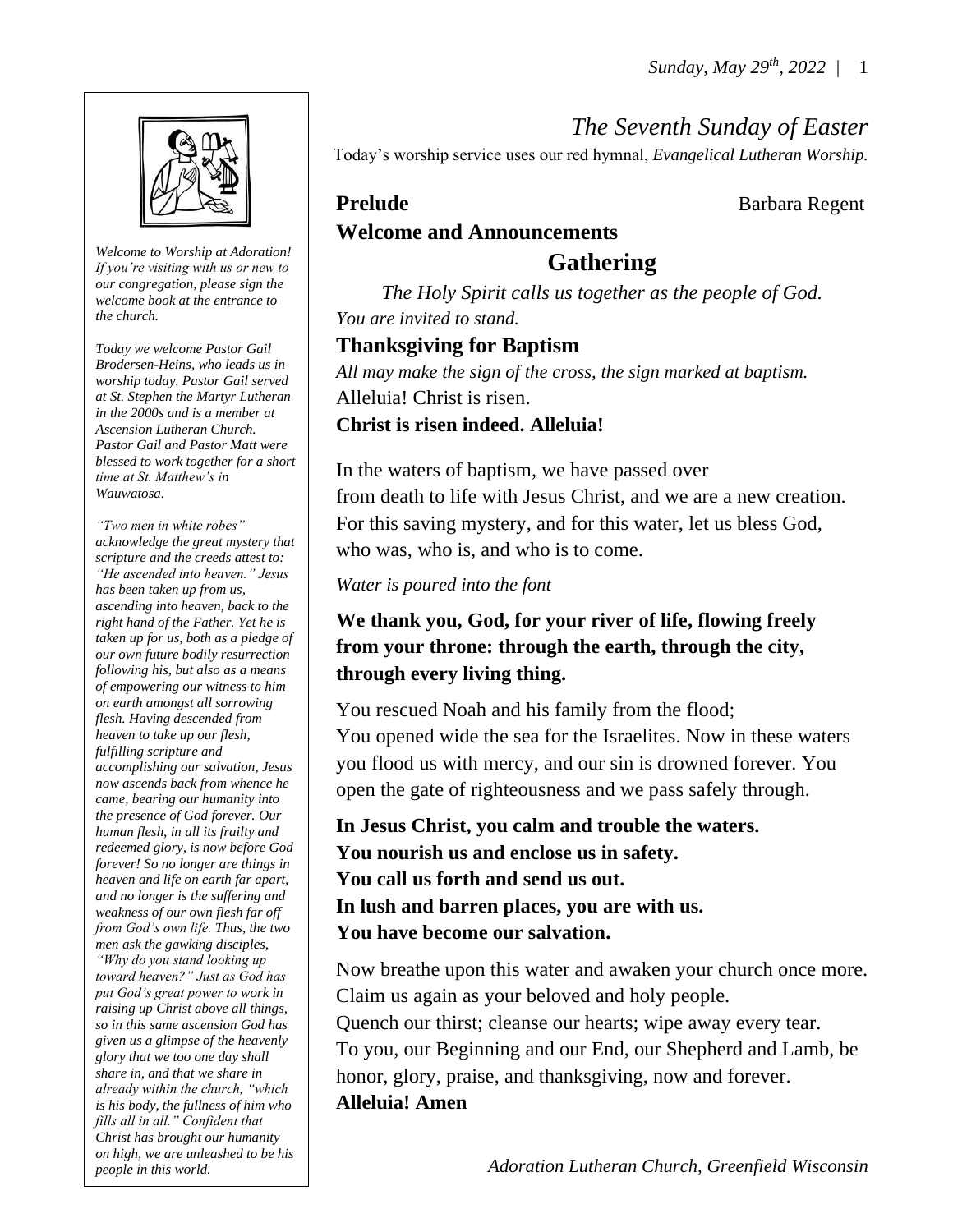# **Gathering Hymn** *Alleluia! Sing to Jesus* **ELW #392**

# **Greeting**

The grace of our Lord Jesus Christ, the love of God, and the communion of the Holy Spirit be with you all. **And also with you.**

# **Canticle of Praise** *This is the Feast (ELW Setting 8)*









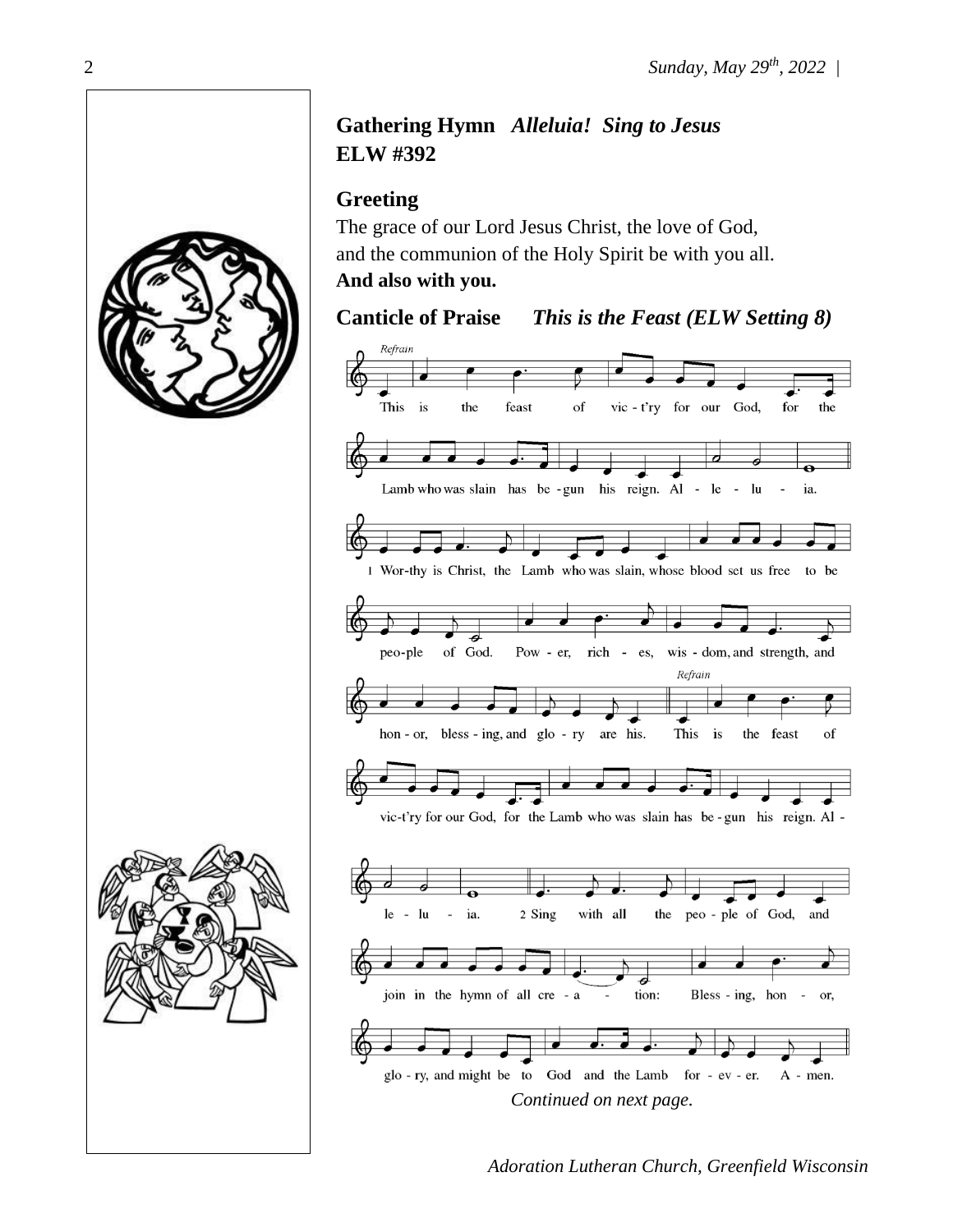



## **Prayer of the Day**

Artist God, in the beginning you painted the world, the colors of the wind hovered over the waters, you made the rich diversity of the world with rainbow colors to make a home with humanity and all living things.

**We praise you for we are your handiwork, jars of clay made of dust, filled with your Living Breath, earth creatures in whom you have hidden great treasures, most importantly that we are made in your image. We are made to be in relationship with you, with others, and with the whole world.** 

**We, too, are called to be like artists, noticing the beauty already in the world, beautifying the parts of the world that have faded because of sin, and recognizing ourselves, our neighbors, and strangers, as fearfully and wonderfully made. Receive our worship and our praise, from beginning to end, for in you we find new beginnings in our ends. Come, Jesus, as we worship with you, by grace and grace alone. Amen.** *Please be seated*.

## **Word**

*God speaks to us in scripture reading, preaching, and song.*

**First Reading: Acts 16:16-34** A reading from the Acts of the Apostles.

<sup>16</sup>One day, as we were going to the place of prayer, we met a slave-girl who had a spirit of divination and brought her owners a great deal of money by fortune-telling. <sup>17</sup>While she followed Paul and us, she would cry out, "These men are slaves of the Most High God, who proclaim to you a way of salvation." <sup>18</sup>She kept doing this for many days.

*Those who had enslaved a girl and used her powers to tell fortunes threw Paul and Silas into jail for ordering the*

*spirit to come out of her and consequently ruining their business. In prison, Paul and Silas bring the good news of the gospel to the jailer and his family.*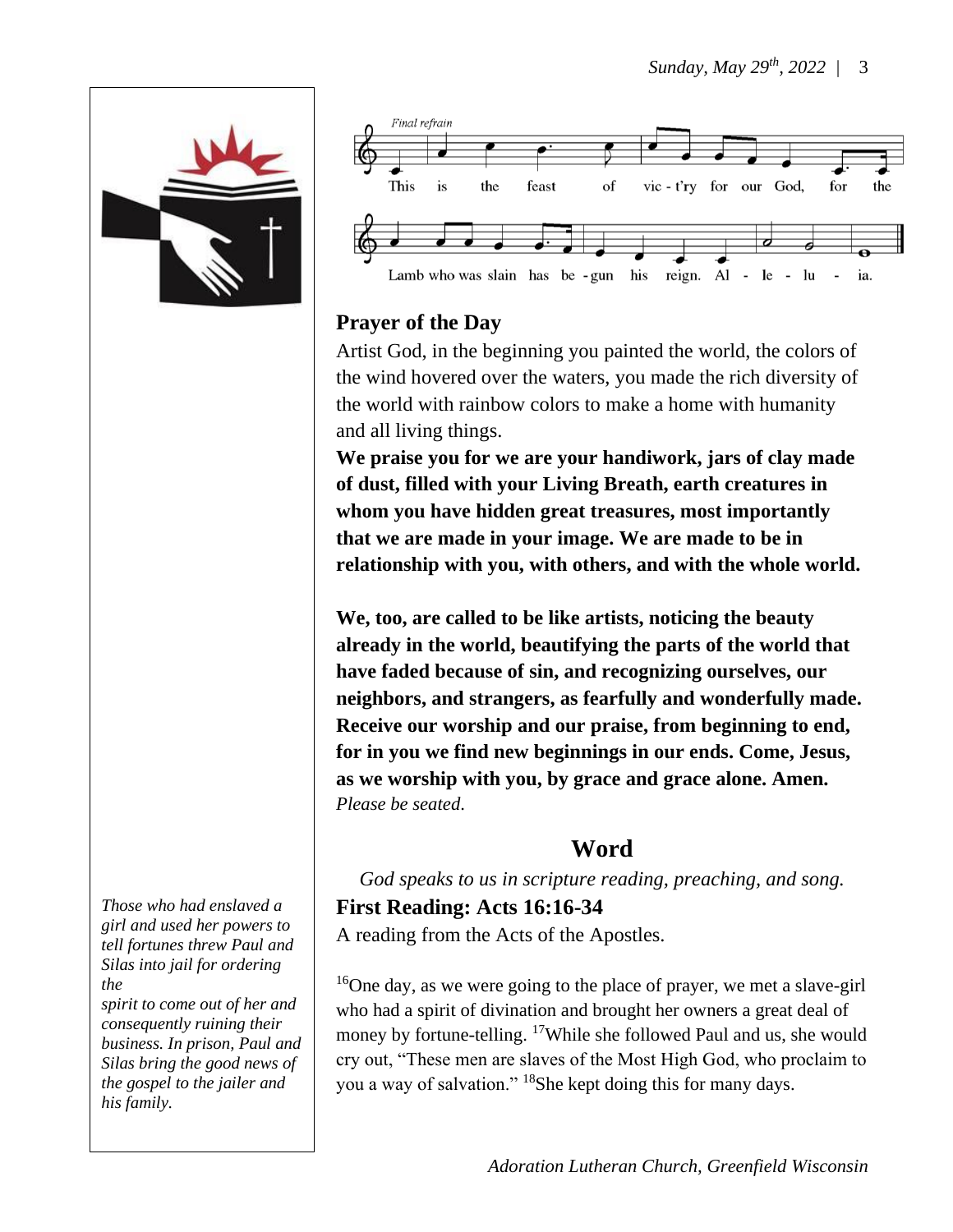

*Having heard the story of Paul and Silas freed from prison to convert the jailer, we sing together Psalm 97, which is also appointed for Christmas Morning. The Lord reigns, not the Roman Emperor. "The earth trembles," and we join Paul freed from prison in an earthquake. We pray that God will continue to* 

*"guard the lives of the* 

*saints."*

 But Paul, very much annoyed, turned and said to the spirit, "I order you in the name of Jesus Christ to come out of her." And it came out that very hour.

 $19$ But when her owners saw that their hope of making money was gone, they seized Paul and Silas and dragged them into the marketplace before the authorities. <sup>20</sup>When they had brought them before the magistrates, they said, "These men are disturbing our city; they are Jews  $21$  and are advocating customs that are not lawful for us as Romans to adopt or observe." <sup>22</sup>The crowd joined in attacking them, and the magistrates had them stripped of their clothing and ordered them to be beaten with rods. <sup>23</sup> After they had given them a severe flogging, they threw them into prison and ordered the jailer to keep them securely. <sup>24</sup>Following these instructions, he put them in the innermost cell and fastened their feet in the stocks.

 $25$ About midnight Paul and Silas were praying and singing hymns to God, and the prisoners were listening to them. <sup>26</sup>Suddenly there was an earthquake, so violent that the foundations of the prison were shaken; and immediately all the doors were opened and everyone's chains were unfastened.  $27$ When the jailer woke up and saw the prison doors wide open, he drew his sword and was about to kill himself, since he supposed that the prisoners had escaped.  $^{28}$ But Paul shouted in a loud voice, "Do not harm yourself, for we are all here."

 $29$ The jailer called for lights, and rushing in, he fell down trembling before Paul and Silas. <sup>30</sup>Then he brought them outside and said, "Sirs, what must I do to be saved?" <sup>31</sup>They answered, "Believe on the Lord" Jesus, and you will be saved, you and your household." <sup>32</sup>They spoke the word of the Lord to him and to all who were in his house. <sup>33</sup>At the same hour of the night he took them and washed their wounds; then he and his entire family were baptized without delay. <sup>34</sup>He brought them up into the house and set food before them; and he and his entire household rejoiced that he had become a believer in God. Word of God, Word of Life. **Thanks be to God.** 

## **Psalm 97 (Read responsively by location)**

Let us read Psalm 97 together, based upon our location *Lectern Side: The Lord rules: the earth is eager, joy touches distant lands. God is wrapped in thundercloud. Throned on justice, throned on right.*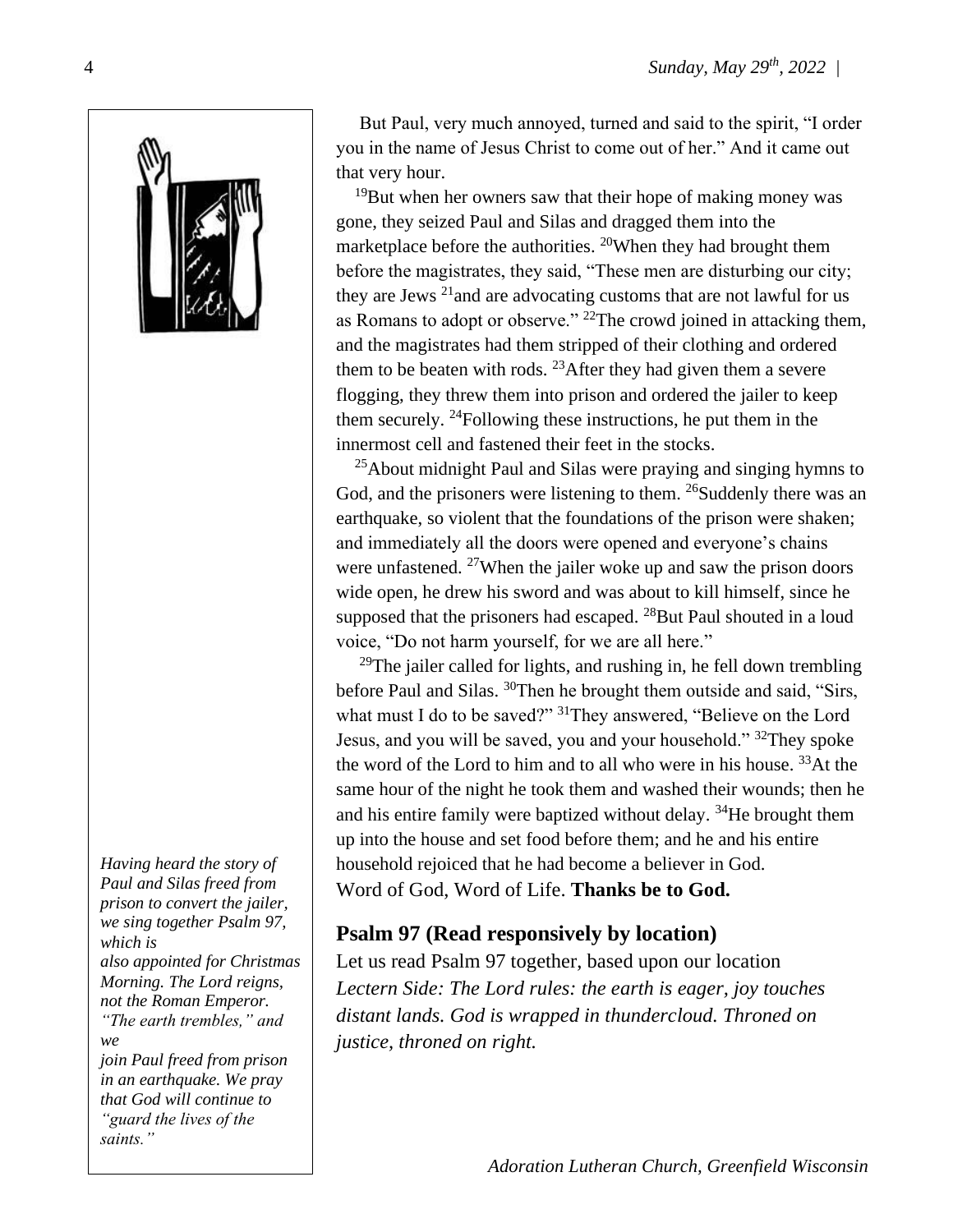

*On the day of his ascension, Jesus leaves his disciples with a commission, a blessing, and a promise of the Holy Spirit. This is the gospel text for Ascension Day, which is always 40 days after Easter.*



**Riser Side: Fire marches out in front and burns up all resistance. Overhead, God's lightning flares, the earth shudders to see it.**

*L: Mountains melt down like wax before the Lord, the ruler of all.* **R: Overhead, God's justice resounds—a glory all people can see.**

*L: Idolators are the fools. They brag of empty gods. You gods, be subject to the Lord!*

**R: Zion hears, and is happy. The cities of Judah are joyful about your judgments, Lord.**

*L: You, Lord, You reach high in majesty above the earth. Far higher than any god.* 

**R: Those who love the Lord hate evil; God shields their faithful lives and breaks the hold of the wicked.** 

*L: Light will rain down on the just; Joy on the loyal heart.*

**R: Be joyous in the Lord God, you people of faith. Praise God's holy name!** 

## **Second Lesson: Luke 24:44-53**

A reading from the Gospel of Luke.

 $44$ [Jesus said to the eleven and those with them,] "These are my words that I spoke to you while I was still with you—that everything written about me in the law of Moses, the prophets, and the psalms must be fulfilled."<sup>45</sup>Then he opened their minds to understand the scriptures, <sup>46</sup> and he said to them, "Thus it is written, that the Messiah is to suffer and to rise from the dead on the third day,  $47$  and that repentance and forgiveness of sins is to be proclaimed in his name to all nations, beginning from Jerusalem. <sup>48</sup>You are witnesses of these things. <sup>49</sup>And see, I am sending upon you what my Father promised; so stay here in the city until you have been clothed with power from on high."

 $50$ Then he led them out as far as Bethany, and, lifting up his hands, he blessed them. <sup>51</sup>While he was blessing them, he withdrew from them and was carried up into heaven. <sup>52</sup>And they worshiped him, and returned to Jerusalem with great joy; <sup>53</sup> and they were continually in the temple blessing God.

Word of God, Word of Life. **Thanks be to God.**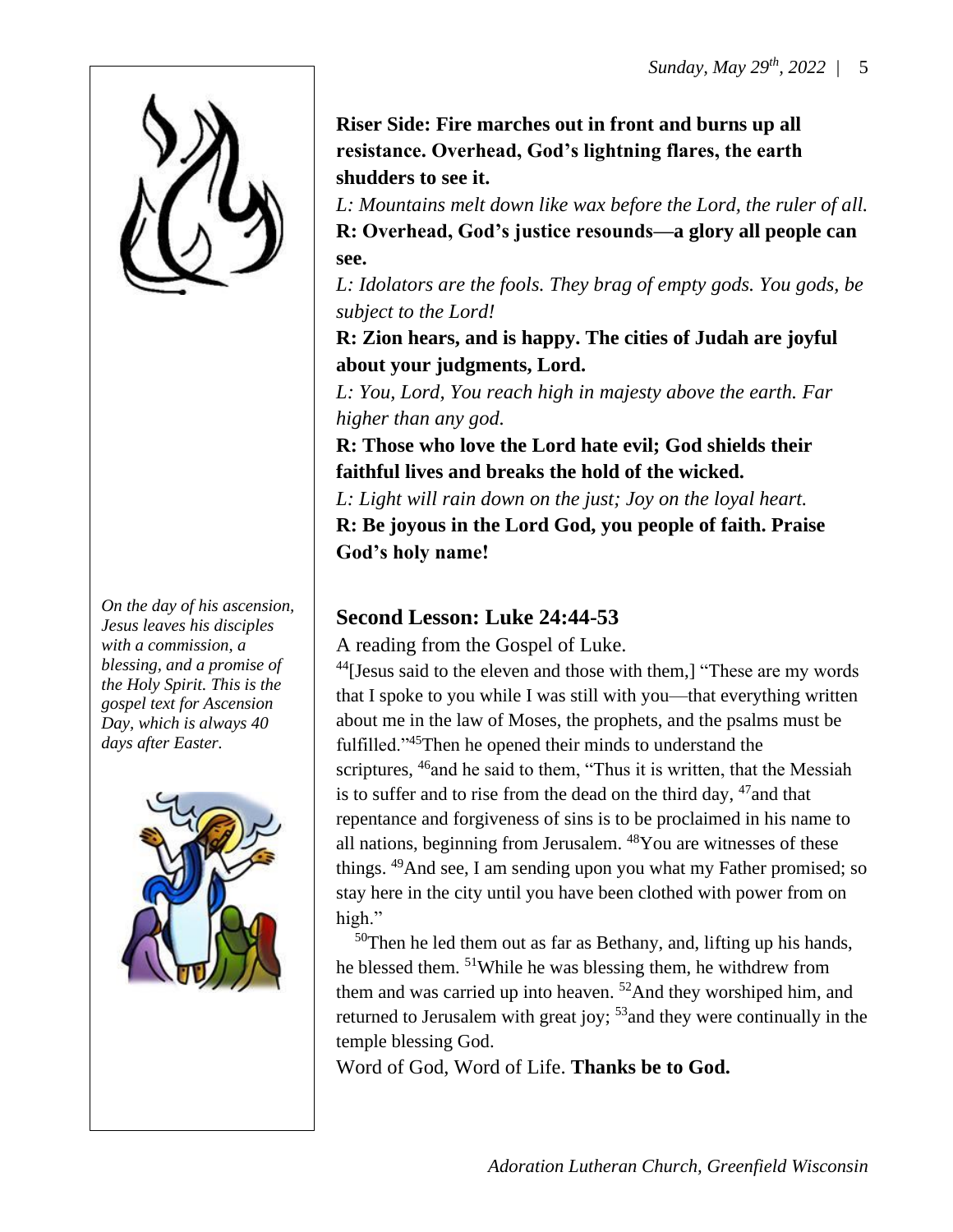*In the season of Easter, we will flip the order of our bible passages and hear sermons on the readings appointed from the Book of Revelation. This Sunday concludes our semi-continuous reading of the book of Revelation. Although much of the book of Revelation dwells on the horrors of evil and the brutality of divine judgment, these concluding verses stress what Lutherans call "gospel": what is coming is life with God, and Jesus is our opening to God. The ascended Christ, hidden from our sight, promises to come again. We eagerly pray, "Come, Lord Jesus," with all who respond to this invitation. This passage is a reprise of several of the book's themes— God reigns throughout time, the "eschaton" – God's future is coming soon—and poetic images: the tree of life, the water of life, the city gates, the marriage of Christ to the church. Alpha and Omega are the first and last letters of the Greek alphabet. Jesus, who will come in the apocalypse to end the injustice under which the Christians are being persecuted, is both descendent from King David and is the root of the royal tree of life. The morning star, Venus, signals the approach of day. "Saint" here has its New Testament meaning: those who have been set apart by baptism into Christ and who thus live a godly life. Because of the horror of present and promised persecutions, the seer begs God for the fullness of heaven to arrive soon.*



*You are invited to stand.*

#### **Acclamation**



## **Preaching Scripture: Revelation 22:12-14, 16-17, 20-21**

A reading from The Revelation to John, the twenty-second chapter.

 $12$ "See, I am coming soon; my reward is with me, to repay according to everyone's work. <sup>13</sup>I am the Alpha and the Omega, the first and the last, the beginning and the end."

<sup>14</sup>Blessed are those who wash their robes, so that they will have the right to the tree of life and may enter the city by the gates.

<sup>16"</sup>It is I, Jesus, who sent my angel to you with this testimony for the churches. I am the root and the descendant of David, the bright morning star."

<sup>17</sup>The Spirit and the bride say, "Come."

And let everyone who hears say, "Come."

And let everyone who is thirsty come.

Let anyone who wishes take the water of life as a gift.

<sup>20</sup>The one who testifies to these things says, "Surely I am coming soon." Amen. Come, Lord Jesus!

 $21$ The grace of the Lord Jesus be with all the saints. Amen.

The Word of the Lord. **Thanks be to God.**

### **Sermon Pastor Gail Brodersen-Heins**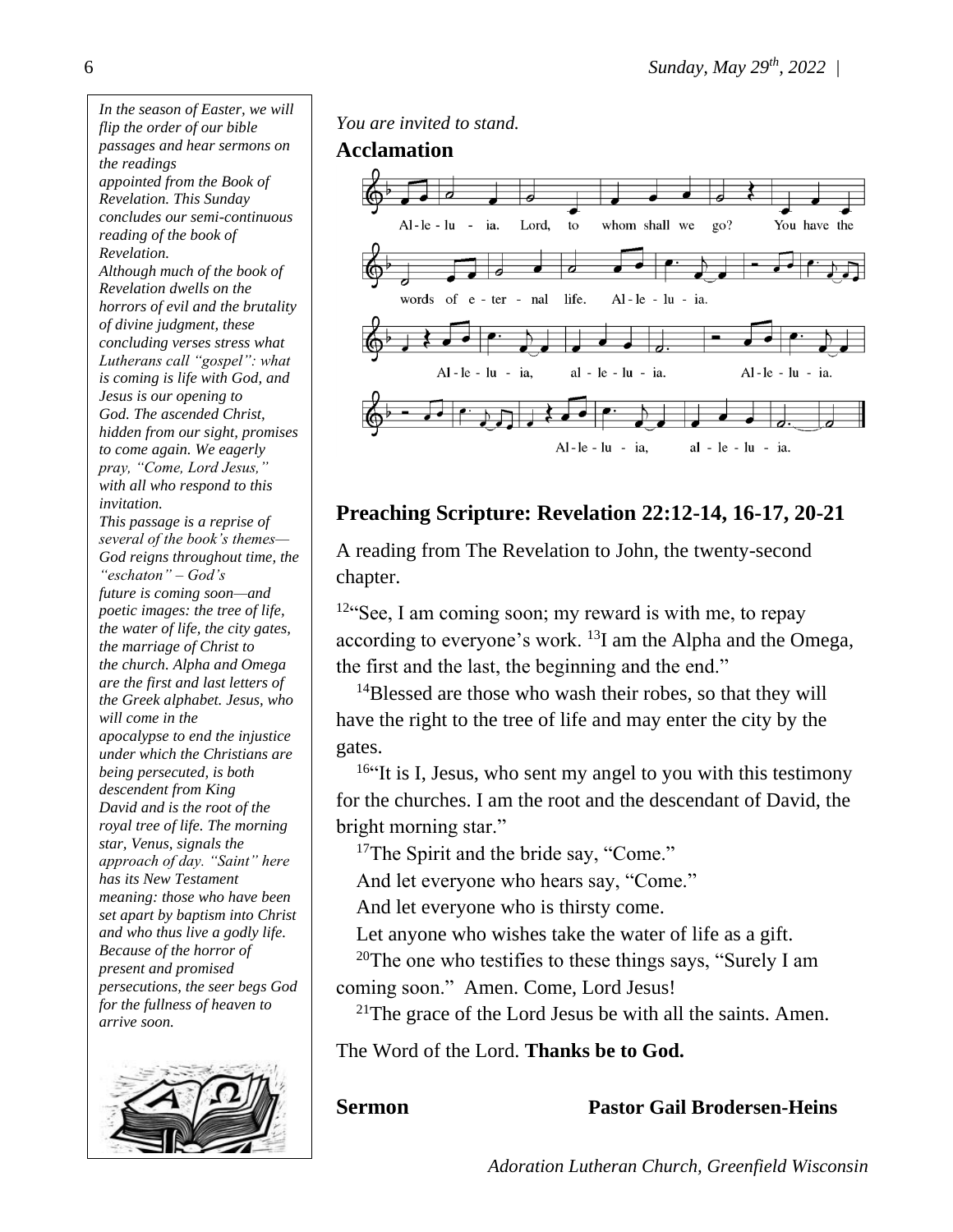

#### *With a Heavy Heart...*

*We sadly announce the passing of Jim Goodwin. Jim passed away in the evening on Wednesday, May 25th. Please keep Judy and their loved ones in your thoughts and prayers.*



# **Hymn of the Day** *Soon and Very Soon!*  **ELW #439**

*You are invited to stand.* **Nicene Creed**

**We believe in one God, the Father, the Almighty, maker of heaven and earth, of all that is, seen and unseen.**

**We believe in one Lord, Jesus Christ, the only Son of God, eternally begotten of the Father,**

**God from God, Light from Light, true God from true God, begotten, not made, of one Being with the Father; through him all things were made.**

**For us and for our salvation he came down from heaven, was incarnate of the Holy Spirit and the virgin Mary and became truly human.**

**For our sake he was crucified under Pontius Pilate; he suffered death and was buried. On the third day he rose again in accordance with the scriptures;**

**he ascended into heaven and is seated at the right hand of the Father. He will come again in glory to judge the living and the dead, and his kingdom will have no end.**

**We believe in the Holy Spirit, the Lord, the giver of life, who proceeds from the Father and the Son,\* who with the Father and the Son is worshiped and glorified, who has spoken through the prophets.**

**We believe in one holy catholic and apostolic church. We acknowledge one baptism for the forgiveness of sins. We look for the resurrection of the dead, and the life of the world to come. Amen.**

### **Prayers of Intercession**

In this season of resurrection joy, let us offer our prayers for ourselves, our neighbors, and our world.

> *After each petition is read, name your specific prayers for the petition aloud or in the silence of your hearts.*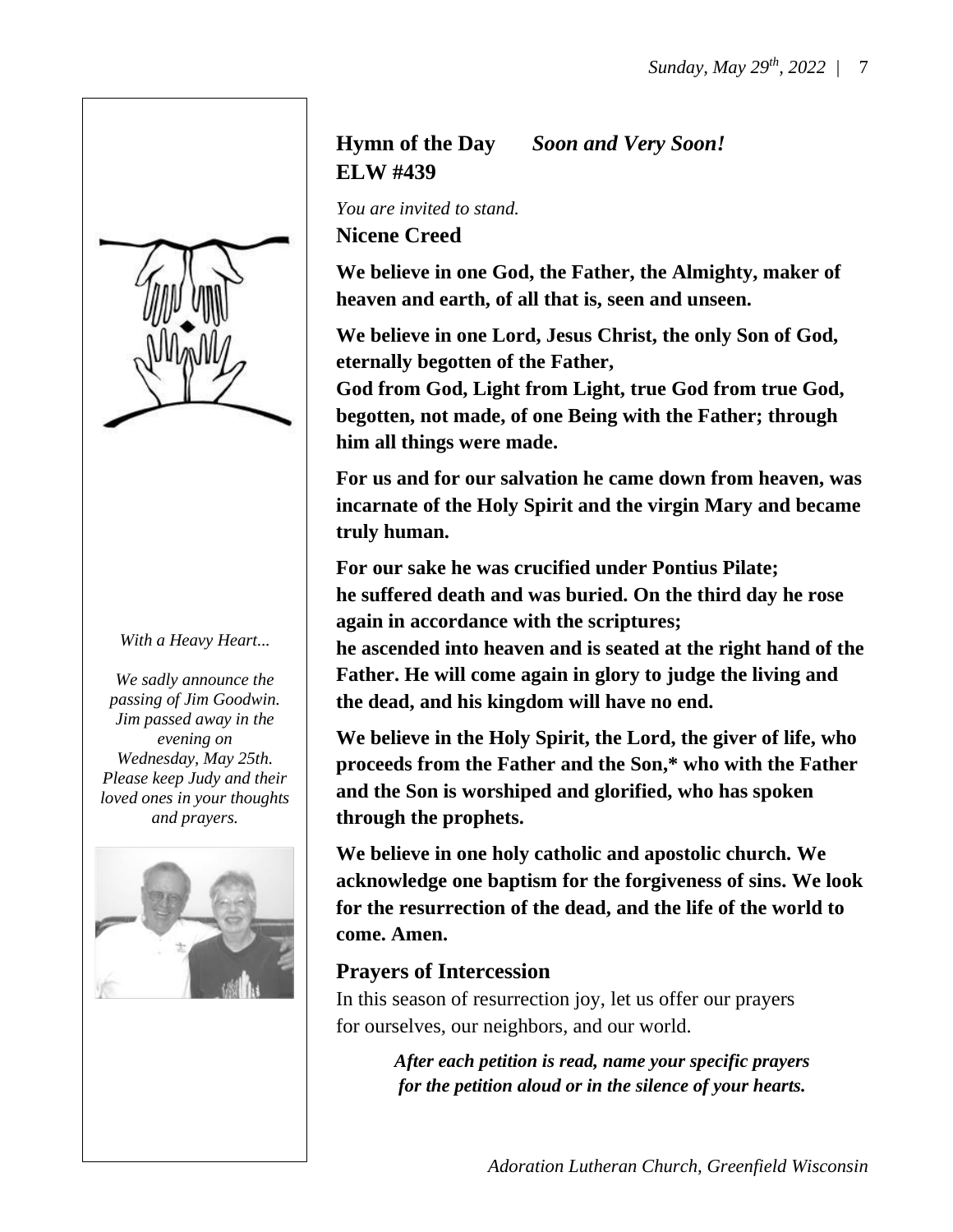*For victims of the mass shooting at Robb Elementary School in Uvalde, Texas and for their loved ones… For all people, families, and communities affected by gun violence…*

#### *We hold the following people in our prayers:*

*Pat Koch; Ruth Bauer; Betty Wing; John & Kathy Imp; Ron Voegeli (son of Dick & JoAnn); Jackie (Jan Rinderle's niece)*

#### *We continue to pray for strength and recovery for:*

*Perry Buck; Dick Voegeli; Jan Rinderle; Pat (Cousin of Donna Babilius); Joani Bettin; Joyce Weinert; Bob Bauer; Lindsay Pelaez (niece of the Schmidt family); Akasha (Great-Granddaughter of Joyce Weinert)*

### *We keep in our prayers:*

*Mary Binter Robinette (friend of the Regents), Keith (Sandy Eigner's brother-inlaw), Susan (Darlene Witkowiak's daughter), Jeremy (nephew to Tom Nowakowski), Karen (Sandy Ringwall's sister), Caroline (Jill Lindberg's daughter), Scott & Debbie (family of Margaret Duris), Shelby and the Taylor Daniels Family (friends of Crystal Januchowski)*



j

Renewing God, the good news of your resurrection changed the world. We pray for the church.

*Add your prayers for its leaders, mission, and unity.* Excite and inspire us to share your abundant life. Merciful God, **receive our prayer.**

Sustaining God, the earth abounds with signs of new life. We pray for creation.

*Name your prayers for the planet and all living things.* Nourish us so we can restore your awe-inspiring Creation. Merciful God, **receive our prayer.**

Sheltering Spirit, you enter into locked rooms and places filled with fear. We pray for the world: its nations and peoples.

*Name your prayers for countries and conflicts and peoples.* Empower us to accompany all in turmoil throughout the world. Merciful God, **receive our prayer.**

Encouraging God, you do a new thing among us. We pray for those who suffer in any way.

*Name your prayers for healing and wholeness* Send us as your healing presence to places of hunger, pain, illness, or overwhelming sorrow.

Merciful God, **receive our prayer.**

Surprising God, you offer endless ways for us to delight in your grace. We pray for this community of faith.

*Name your prayers for Adoration and our partners and the wider community.*

Fill us with a sense of joy and wonder in exploring new paths of discipleship. Merciful God, **receive our prayer.**

Resurrecting God, you make us alive in Christ. We pray for all the faithful witnesses who now rest in you.

*Name those who have recently died and those grieving.* Plant the seeds of resurrection in the soil of our grief-filled hearts. Merciful God, **receive our prayer.**

We offer to you these petitions and those we carry in our hearts, trusting in your abundant and ever-present mercy. **Amen.**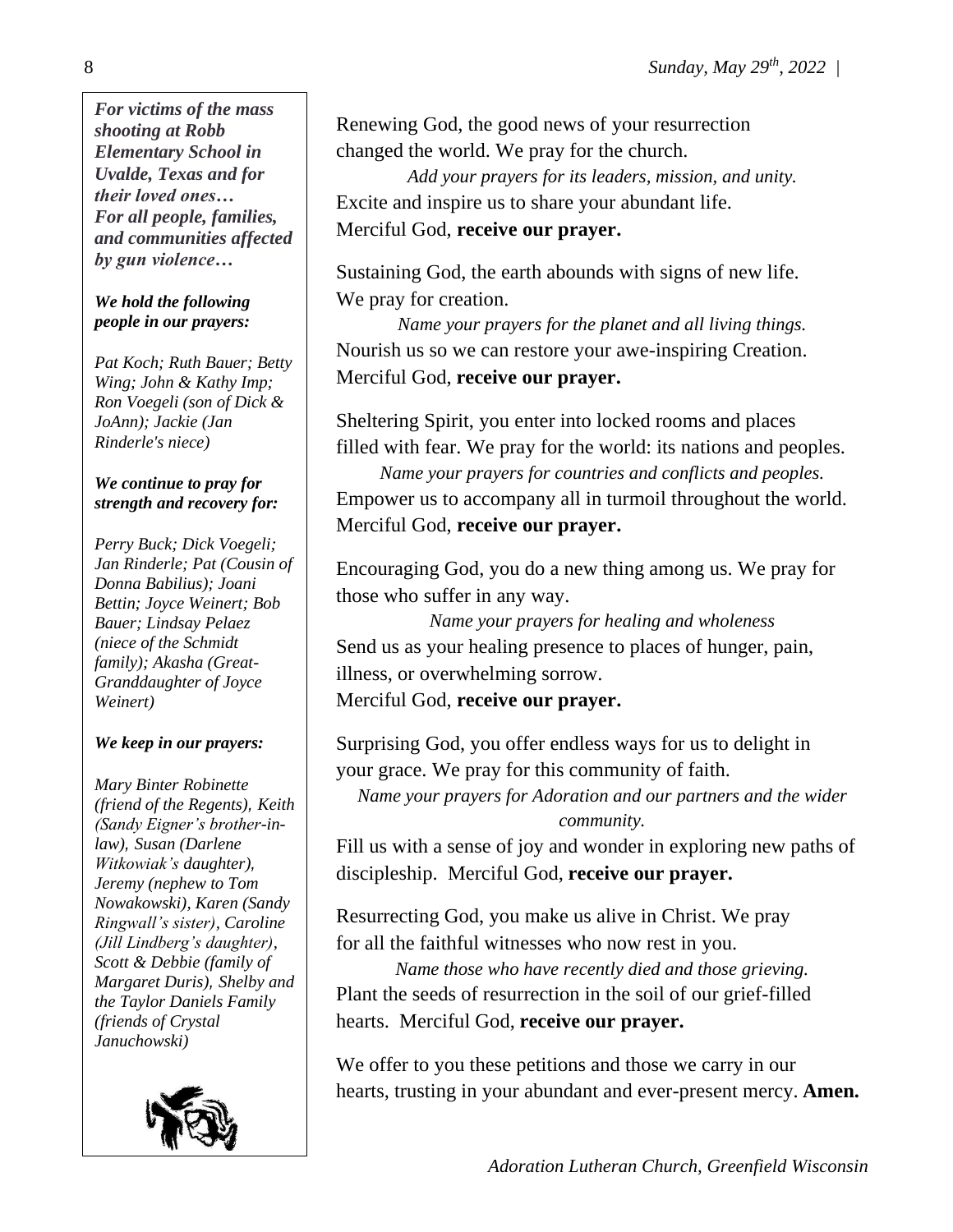

# **Sharing of the Peace**

The peace of Christ be with you always. **And also with you.**

*Today we give our tithes and offerings by bringing them forth as we come to receive Communion.* 

# *Meal*

*God feeds us with the presence of Jesus Christ. You are invited to stand.*

**Preparation Prayer** Let us pray. **Living God, you gather the wolf and the lamb to feed together in your peaceable reign, and you welcome us all at your table. Reach out to us through this meal, and show us your wounded and risen body, that we may be nourished and believe in Jesus Christ, our Savior and Lord. Amen**

# **The Great Thanksgiving**

The Lord be with you. **And also with you.** Lift up your hearts. **We lift them up to the Lord.** Let us give thanks to the Lord our God. **It is right to give God thanks and praise.**

# **The Proper Preface**

It is indeed right, our duty and our joy, that we should at all times and in all places give thanks and praise to you, almighty and merciful God, for the glorious resurrection of our Savior Jesus Christ, the true Paschal Lamb who gave himself to take away our sin; who in dying has destroyed death, and in rising has brought us to eternal life. And so, with Mary Magdalene and Peter and all the witnesses of the resurrection, with earth and sea and all their creatures, and with angels and archangels, cherubim and seraphim, we praise your name and join their unending hymn: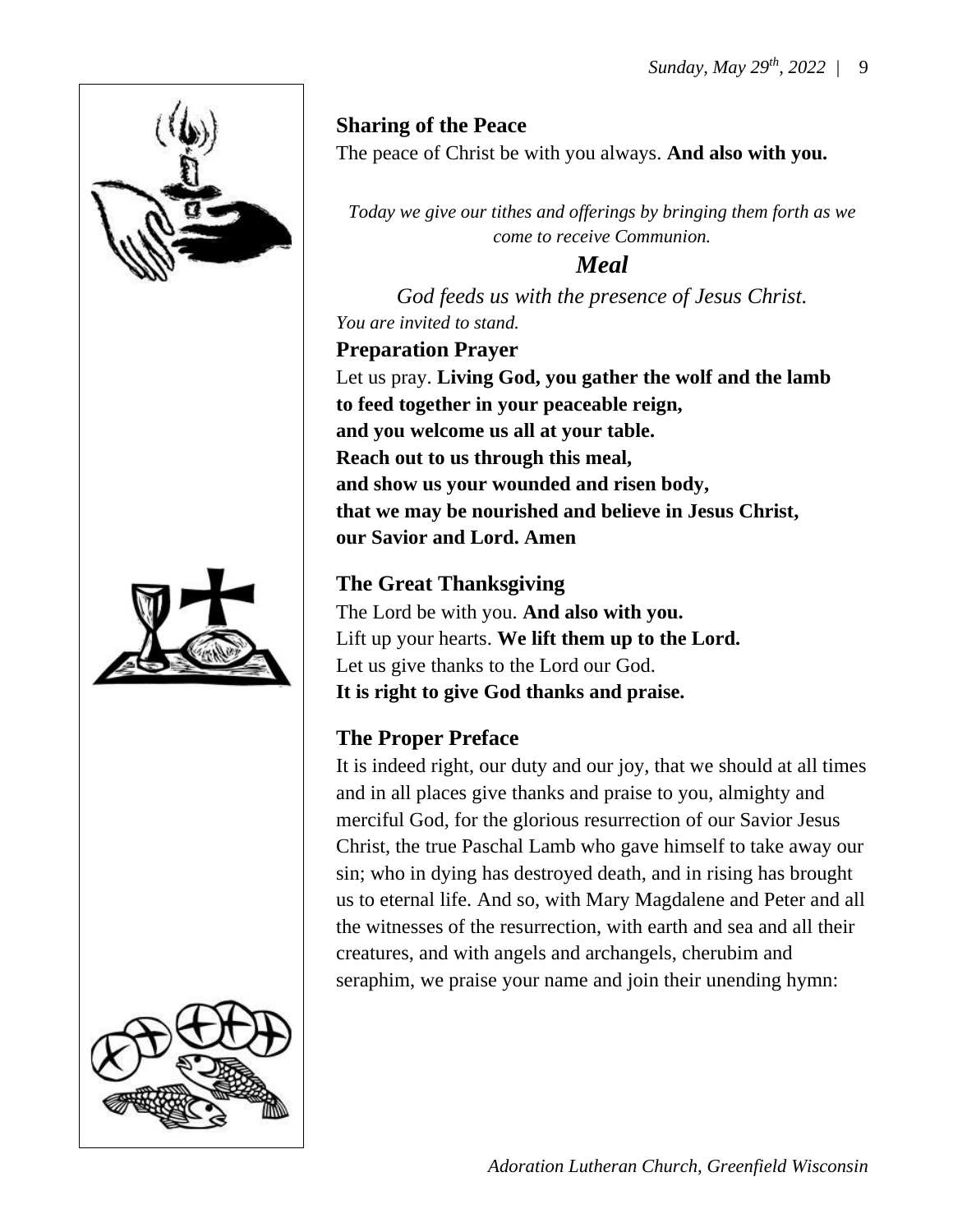





# **Eucharistic Prayer**

O God triune, you took on our flesh in Jesus our healer. In Christ you bring life from death; we remember his cross, we laud his resurrection. Broken like bread, he enlivens our body. Outpoured like wine, he fills the earth with goodness.

Receiving this mystery, we mortals sing our song: The earth is full of your glory.

**The earth is full of your glory.**

We praise you for the heart of Jesus, so filled with your love for this earth.

# **Words of Institution**

# **Epiklesis** *(Come, Holy Spirit)*

Gathered around this table, we your children unite in this song: The earth is full of your glory. **The earth is full of your glory.**

O God triune, you create the worlds, you uphold the living, you embrace the dead. Send forth your Spirit and renew the face of the earth. Strengthen us for our journey with this meal, the body and blood of Christ.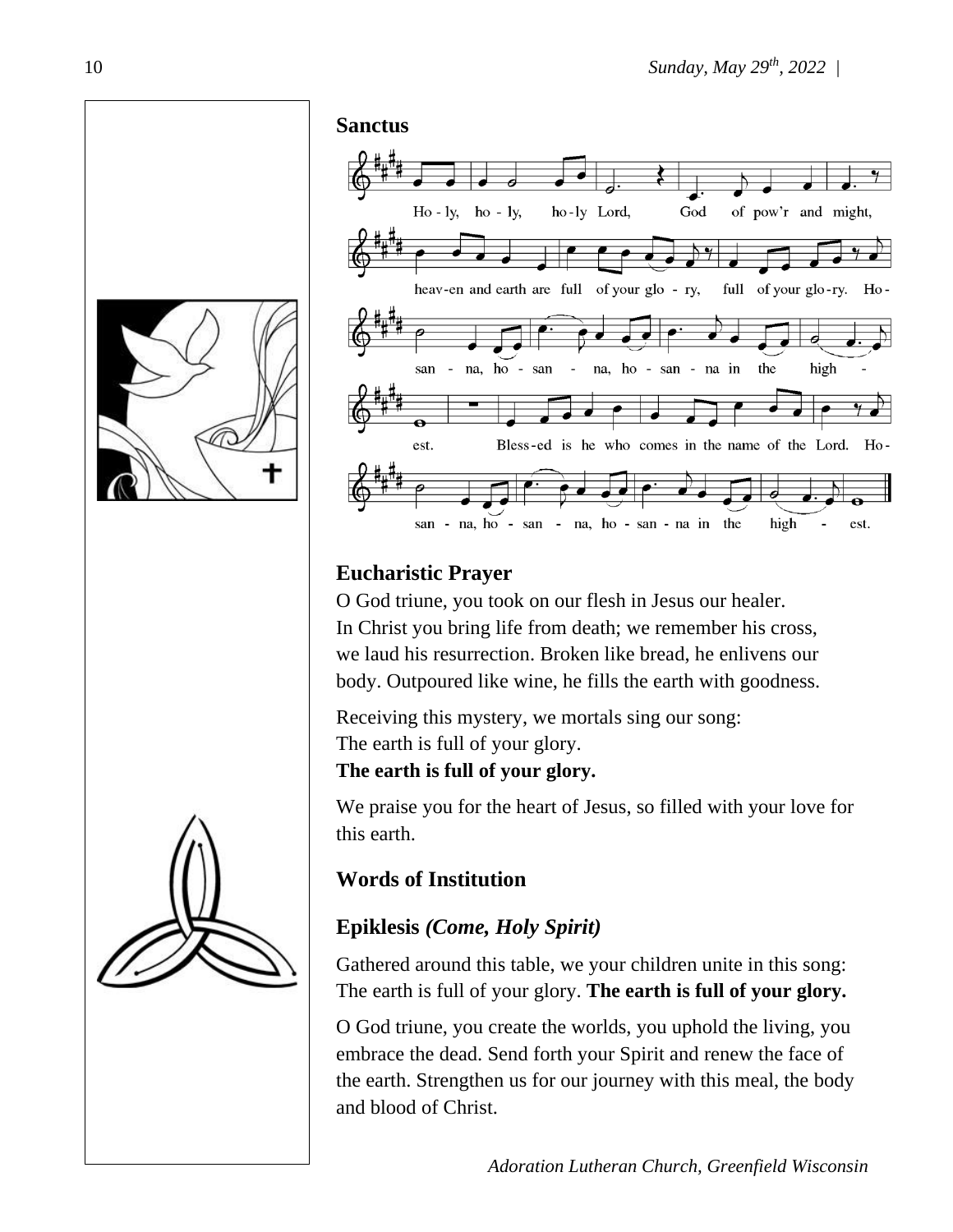*You are invited to the Lord's Table by the Lord Jesus Christ himself. Therefore, Adoration Lutheran Church practices "Open Communion," which means we do not restrict anyone from receiving this gracefilled gift of God. Jesus loves everyone and welcomes everyone to his table of grace and peace. Glutenfree options are available.*

*We come forward to share in Holy Communion today. Please place used cups in the baskets on the end of the front pews.*

*You may choose to receive a wafer and a poured cup of wine or juice or a pre-sealed packet containing both a wafer and juice. Gluten-free wafers available by indicating your need to the server.*

*All are welcome to come forth and receive a blessing.*



Give us a future that trusts in you and cares for your earth. Empowered by your promises, we rise from our deaths to praise you again: The earth is full of your glory.

**The earth is full of your glory.**

Amen, and amen. **Amen, and amen.**

## **The Lord's Prayer**

Gathered into one by the Holy Spirit, let us pray as Jesus taught us.

**Our Father, who art in heaven, hallowed be thy name, thy kingdom come, thy will be done, on earth as it is in heaven. Give us this day our daily bread; and forgive us our trespasses, as we forgive those who trespass against us; and lead us not into temptation, but deliver us from evil. For thine is the kingdom, and the power, and the glory, forever and ever. Amen.** *Please be seated.*

# **Invitation to Communion Lamb of God**

*Please wait to come forward for Holy Communion until we have completed singing the "Lamb of God."*

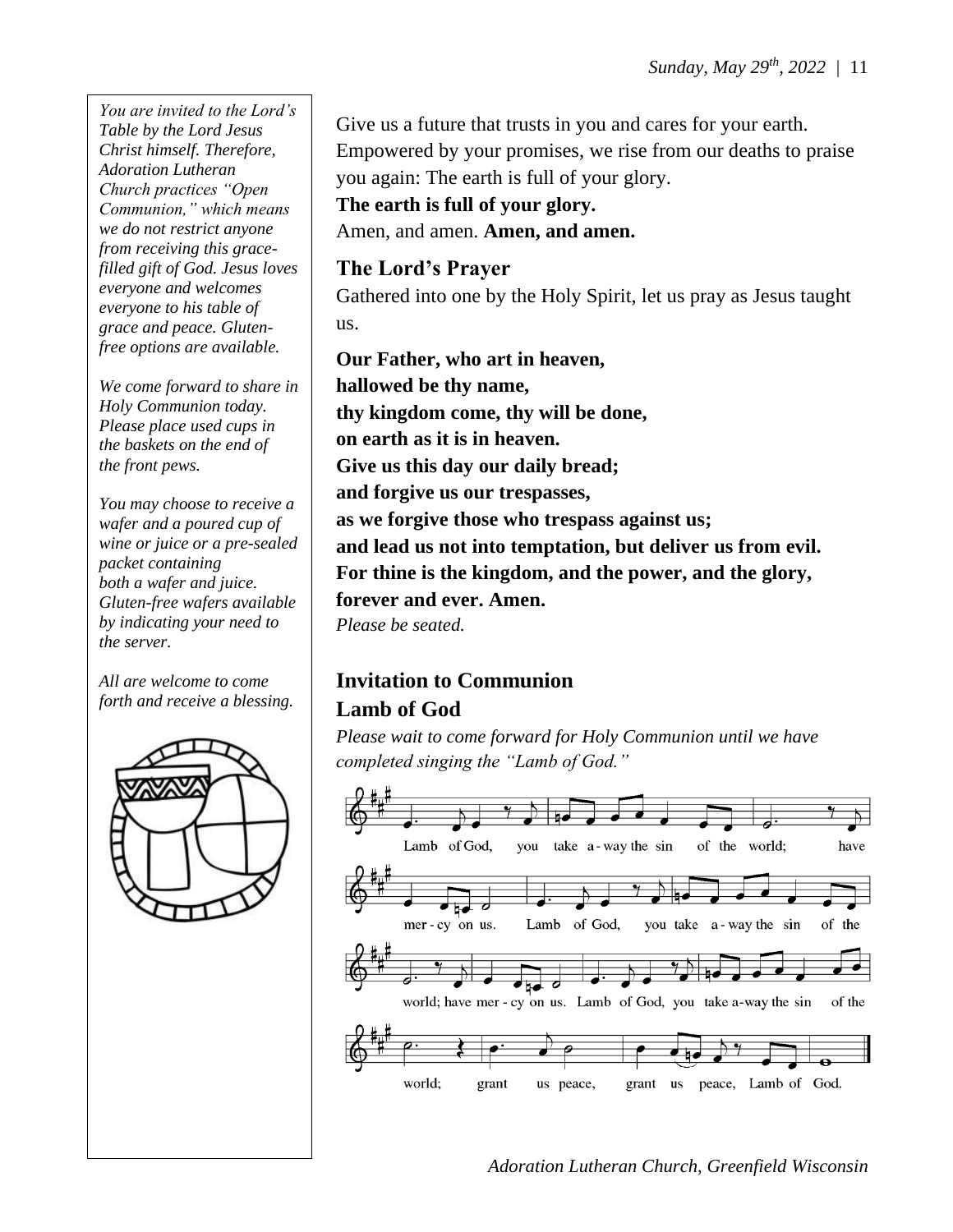

**Hymn During Communion** *Eat this Bread* **ELW #472** *(instrumental only)*

*You are invited to stand.* **Post-Communion Blessing**

**Prayer After Communion** Let us pray. **We give you thanks, generous God, for in this bread and cup we have tasted the new heaven and earth where hunger and thirst are no more. Send us from this table as witnesses to the resurrection, that through our lives, all may know life in Jesus' name. Amen**

### **Sending**

*God blesses us and sends us in mission to the world.*

## **A Prayer for Memorial Day**

Let us pray. Eternal God, we give thanks for all those who have shown the greatest love by laying down their lives for others. We especially thank you for those in our military throughout history who have sacrificed their lives for their fellow citizens and for us who came after. As we remember their service, keep us mindful of all those for whom this day is a burden, and send your spirit of comfort to them.

Be present with all the women and men who are serving in the military today. Let them live for the peace known only from you. Help us to be worthy of their legacy, and keep us mindful of their service, that in all things we may live our lives in praise and thanksgiving to you; through Jesus Christ, our Savior and Lord. **Amen**



*As we remember loved ones, especially those who died in military service on Memorial Day, we share in a prayer from the ELW Prayer Book for those in the Armed Services, a special resource created for Chaplains, military personnel, and veterans' groups.*